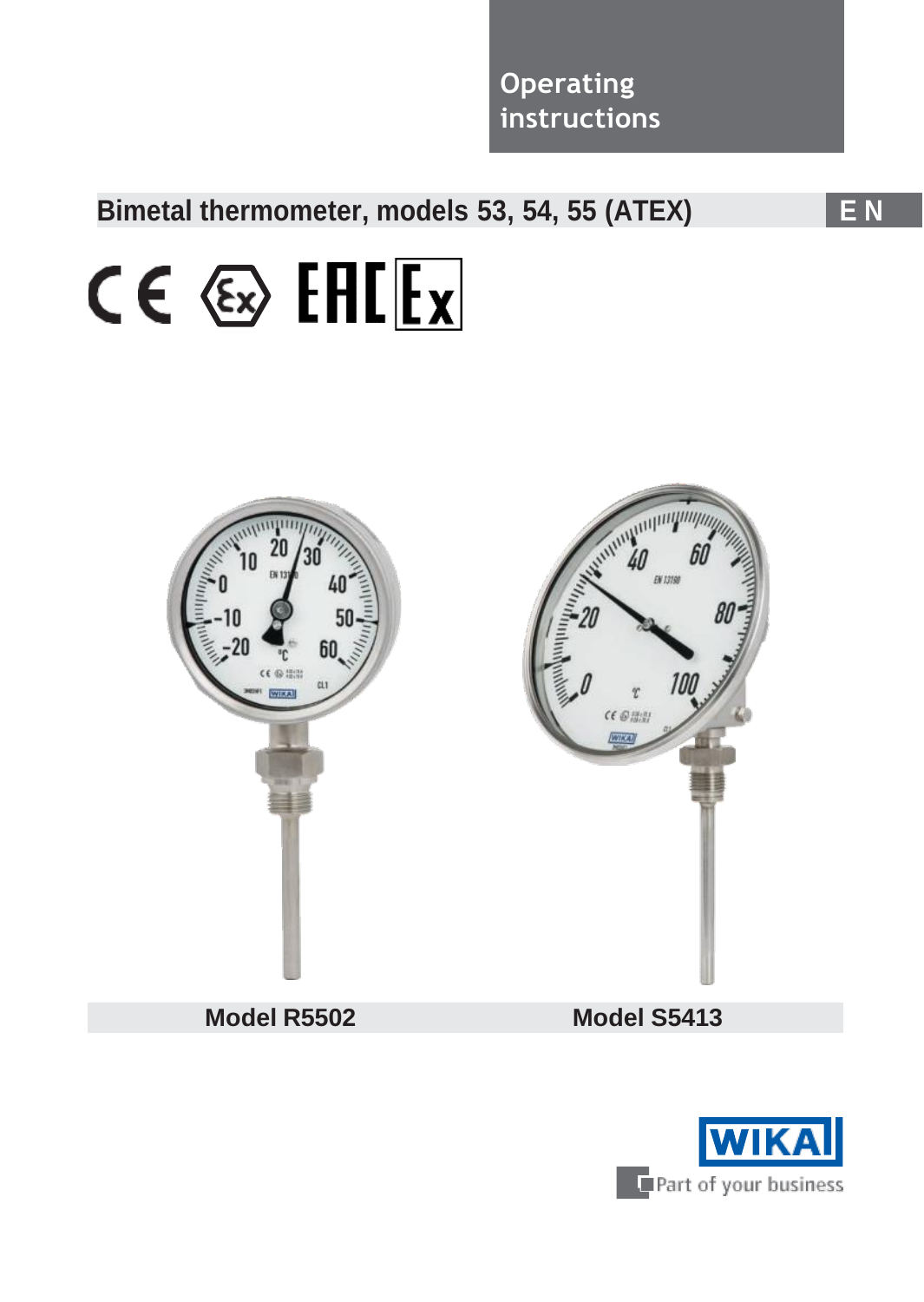**EN Operating instructions models 53, 54, 55 (ATEX)** **Page 3 - 20**

© 12/2010 WIKA Alexander Wiegand SE & Co. KG All rights reserved. WIKA® is a registered trademark in various countries.

Prior to starting any work, read the operating instructions!Keep for later use!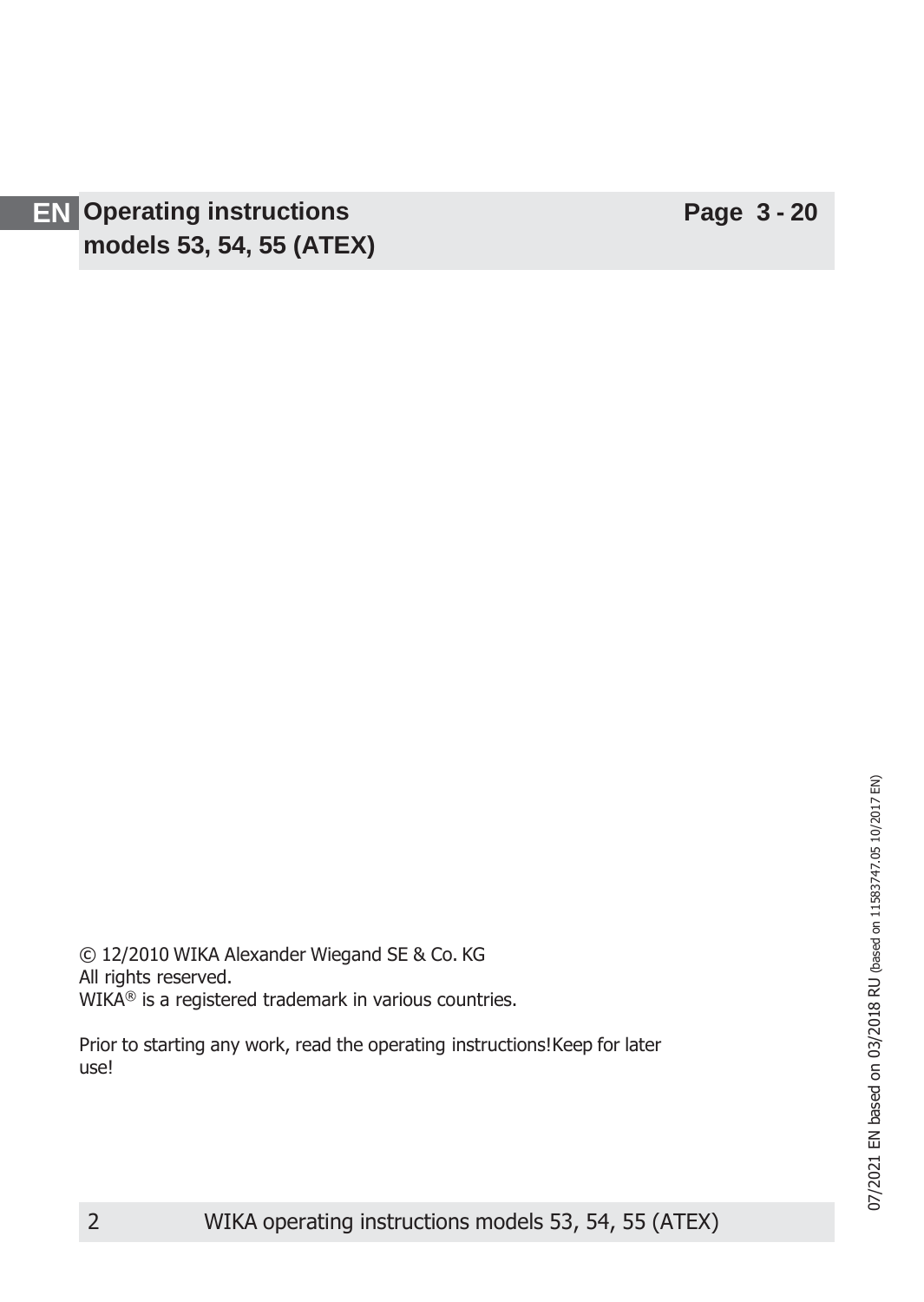# **Content**

| 1. General Information<br>2. Safety<br>3. Specifications<br>4. Design and function<br>5. Special conditions for use (conditions X)<br>6. Transport, packaging and storage<br>7. Commissioning, operation<br>8. Maintenance and cleaning<br>9. Dismounting, return and disposal |  |    |
|--------------------------------------------------------------------------------------------------------------------------------------------------------------------------------------------------------------------------------------------------------------------------------|--|----|
|                                                                                                                                                                                                                                                                                |  | 4  |
|                                                                                                                                                                                                                                                                                |  | 6  |
|                                                                                                                                                                                                                                                                                |  | 10 |
|                                                                                                                                                                                                                                                                                |  | 10 |
|                                                                                                                                                                                                                                                                                |  | 11 |
|                                                                                                                                                                                                                                                                                |  | 14 |
|                                                                                                                                                                                                                                                                                |  | 15 |
|                                                                                                                                                                                                                                                                                |  | 17 |
|                                                                                                                                                                                                                                                                                |  | 18 |

Certificates and approvals can be found at [www.wika.com.](http://www.wika.com/)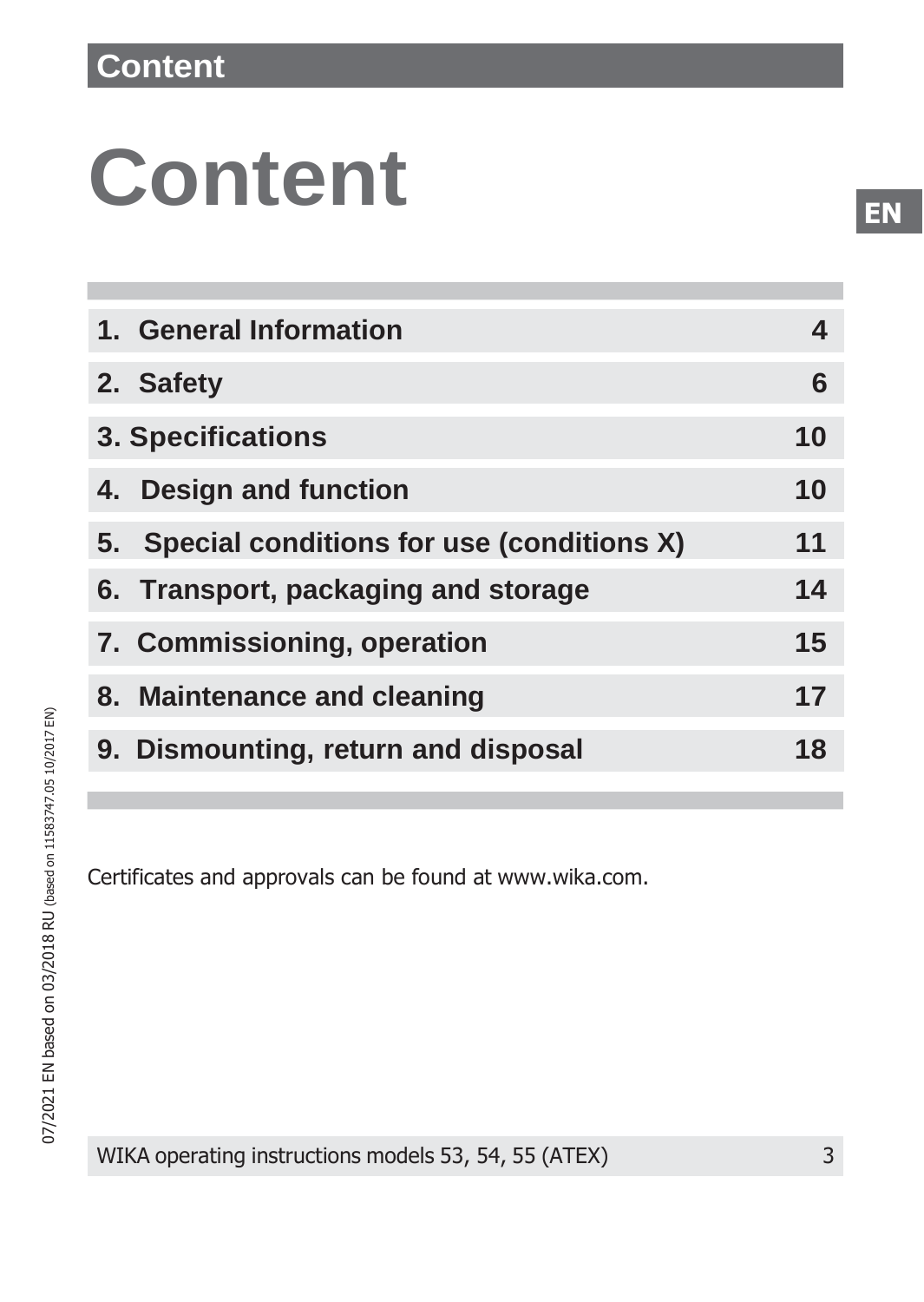## **1. General information**

- Bimetal thermometers described in these operating **EN** instructions have been designed and manufactured using state-of-the-art technology. All components are subject to stringent quality and environmental criteria during production. Our management systems are certified to ISO 9001 and ISO 14001.
	- These operating instructions contain important information on handling the instrument. To ensure safe operation, all safety instructions and operating instructions must be observed.
	- $\blacksquare$  Observe the local accident prevention regulations and general safety regulations, in effect for the instrument's range of use.
	- $\blacksquare$  The operating instructions are part of the instrument and must be kept in the immediate vicinity of the instrument and readily accessible to skilled personnel at anytime.
	- Skilled personnel must have carefully read and understood the operating instructions prior to beginning any work.
	- $\blacksquare$  The manufacturer's liability is void in the case of any damage caused by using the product contrary to its intended use, noncompliance with these operating instructions, assignment of insufficiently qualified skilled personnel or unauthorised modifications to the instrument.
	- $\blacksquare$  The general terms and conditions contained in the sales documentation shallapply.
	- Subject to technical modifications.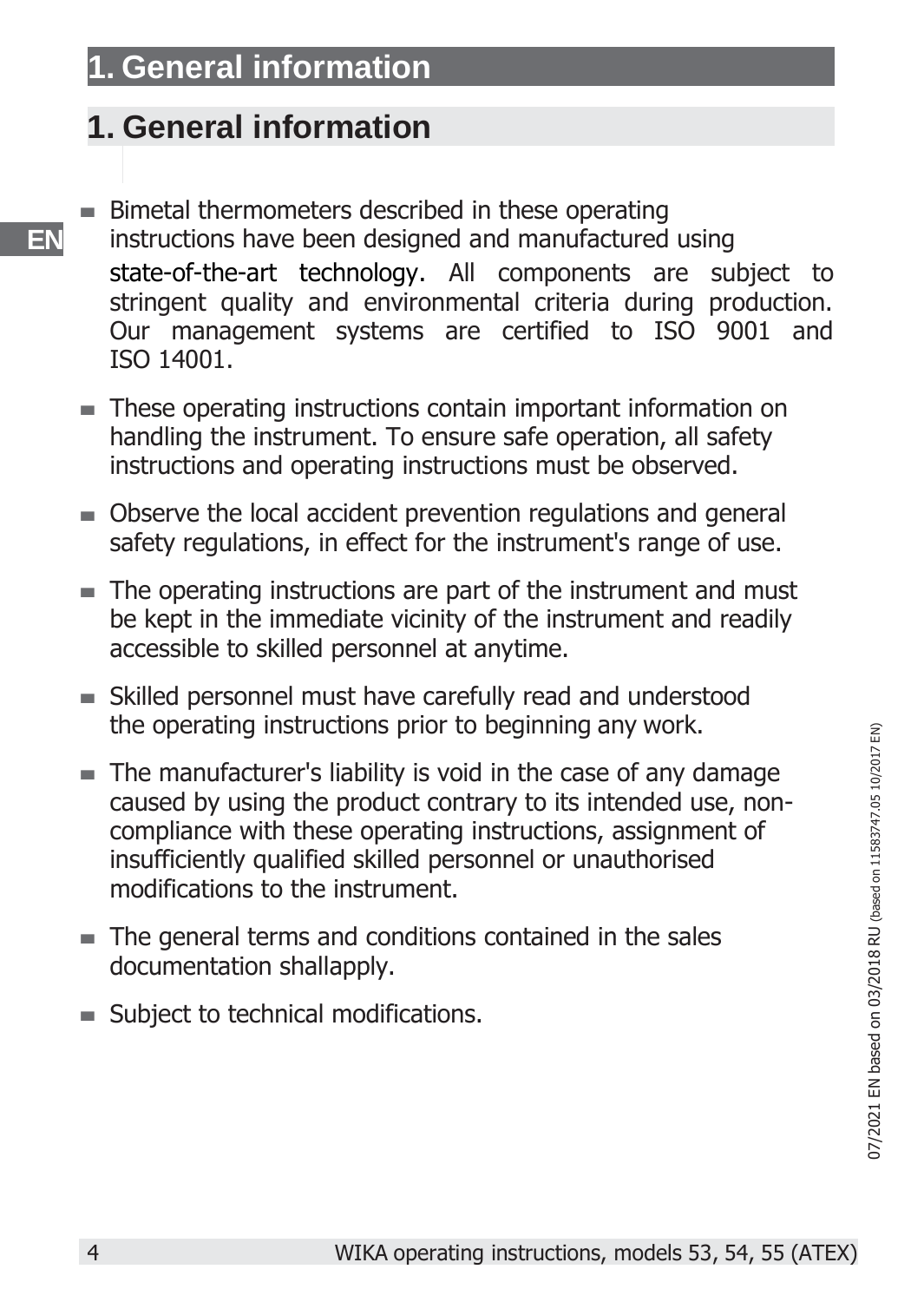## **1. General information**

- Further information:
	- Internet address: [www.wika.de](http://www.wika.de/) / [www.wika.com](http://www.wika.com/)
	- Data sheet: TM 53.01, TM 54.01, TM 55.01

The instrument specifications indicated in the operational documentation, can only be maintained if the instrument is used in strict compliance with these operating instructions.

## **Explanation of symbols**



#### **CAUTION!**

... indicates a potentially dangerous situation that can result in serious injury or death, if not avoided.



## **CAUTION!**

... indicates a potentially dangerous situation that can result in light injuries or damage to equipment or the environment, if not avoided.



## **Information**

... points out useful tips, recommendations and information for efficient and trouble-free operation.



## **CAUTION!**

... indicates a potentially dangerous situation in the hazardous area that can result in serious injury or death, if not avoided.



#### **CAUTION!**

... indicates a potentially dangerous situation that can result in burns caused by hot surfaces or liquids, if not avoided.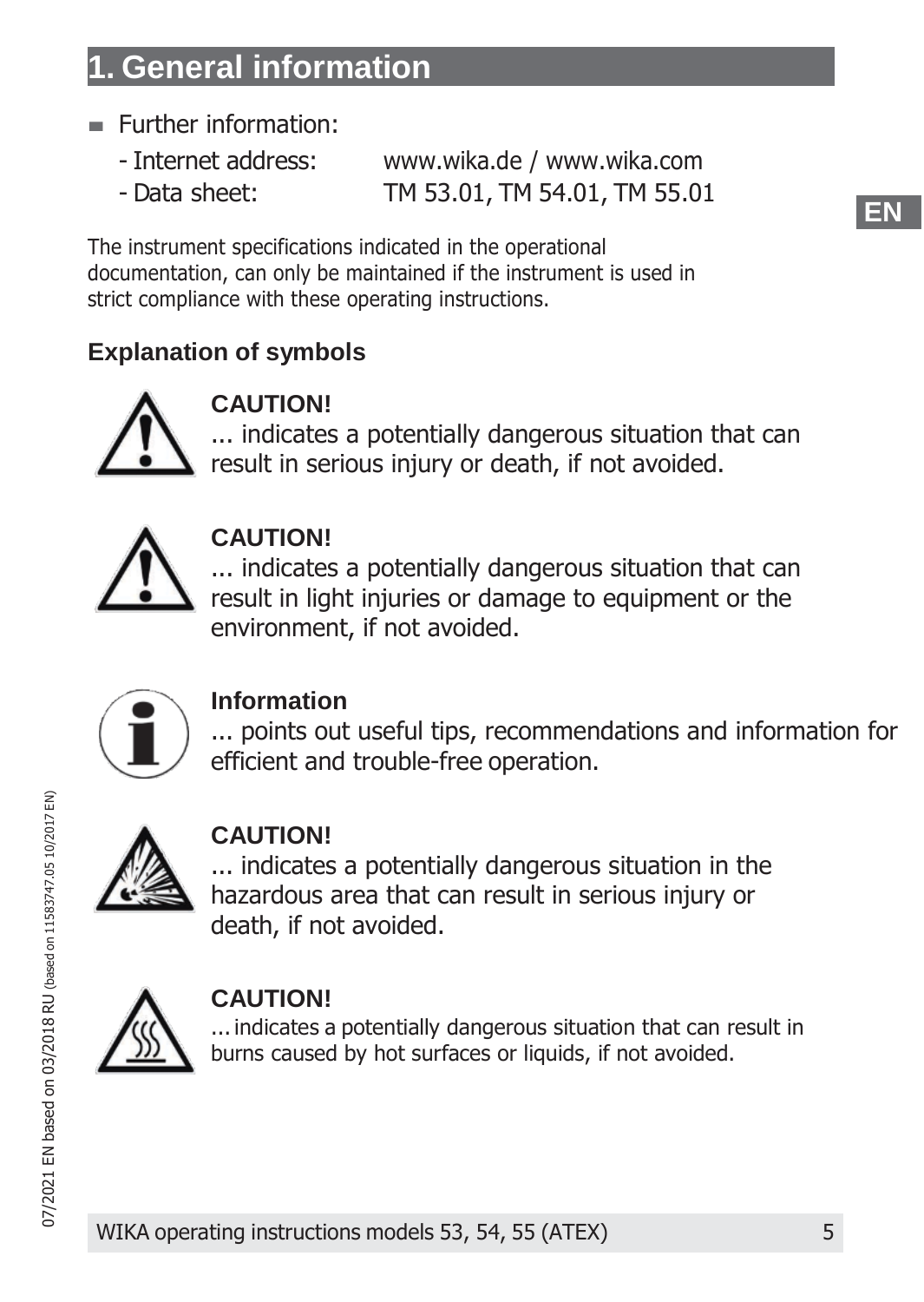

#### **CAUTION!**

**EN 6** Before installing, commissioning and operation,

ensure that the appropriate bimetal thermometer has been selected in terms of measuring range, design and specific measuring conditions. The compatibility of the wetted parts of the process connection (thermowell, thermowell stem) with the medium must be tested. Non-observance can result in serious injury and/or damage to property.



Further important safety instructions can be found in the individual chapters of these operating instructions.

## **2.1 Intended use**

These bimetal thermometers are used for measuring temperature in hazardous areas of industrialapplications.

The instrument has been designed and built solely for the intended use described here, and may only be used accordingly.

The technical specifications contained in these operating instructionsmust be observed. Improper handling or operation of the instrument outside of its technical specifications requires the instrument to be taken out of service immediately and inspected by an authorised WIKA service engineer.

The manufacturer shall not be liable for claims of any type based on operation contrary to the intended use.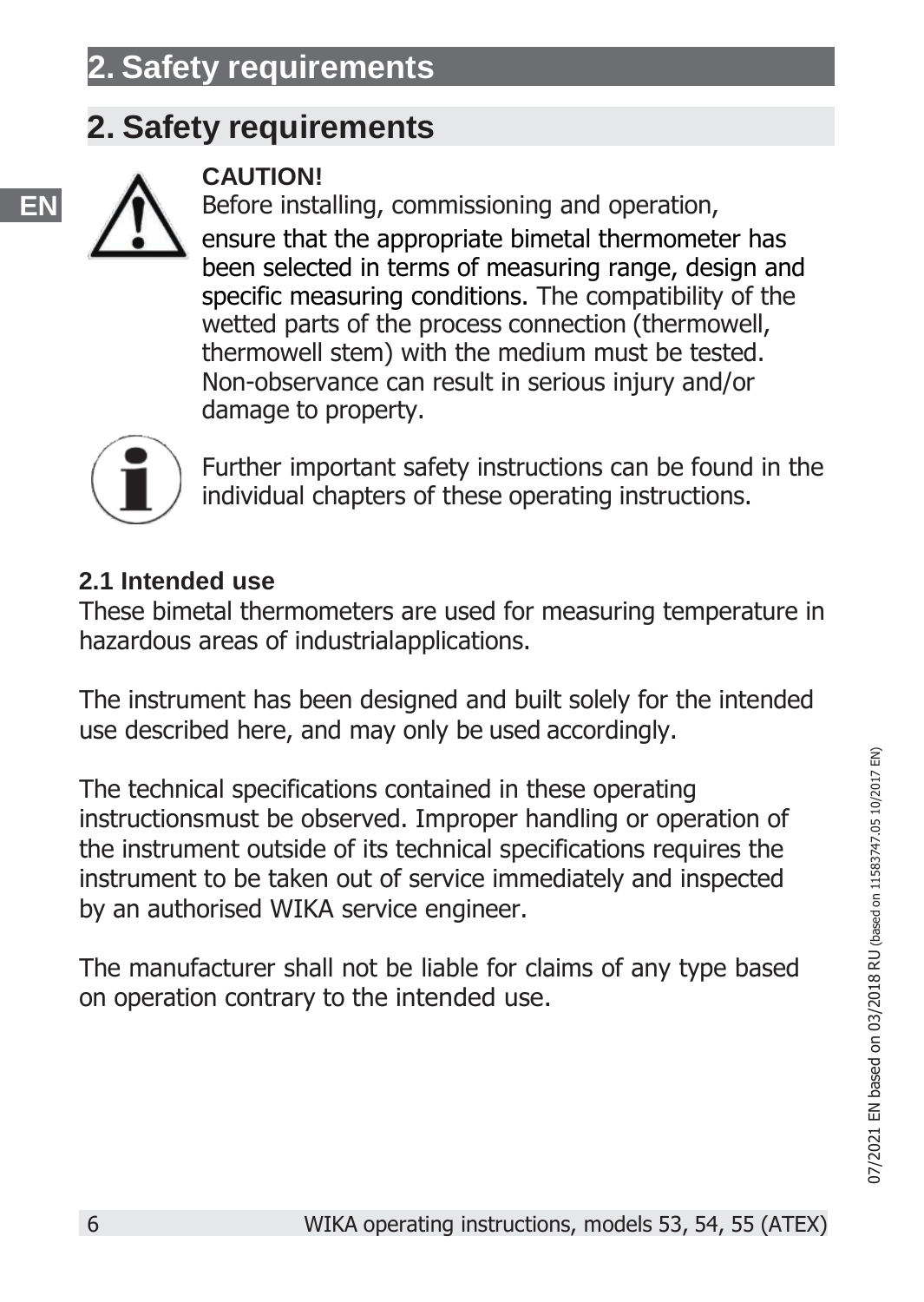## **2.2 Personnel qualification**



#### **CAUTION!**

**Risk of injury should qualification be insufficient!** Improper handling can result in considerable injury and damage to equipment!

- $\blacksquare$  The activities described in these operating instructions may only be carried out by skilled personnel who have the qualifications described below.
- Keep unqualified personnel away fromhazardous areas.

#### **Skilled personnel**

Skilled personnel are understood to be personnel who, based on their technical training, knowledge of measurement and control technology and on their experience and knowledge of country-specific regulations, current standards and directives, are capable of carrying out the work described and independently recognising potential hazards.

## **2.3 Additional safety instructions for instruments per ATEX**



## **CAUTION!**

Non-observance of these instructions and their contents may result in the loss ofexplosion protection.



## **CAUTION!**

It is imperative that the application conditions and safety requirements of the EC-type examination certificate are followed.

Temperature measuring instruments must be earthed via the process connection!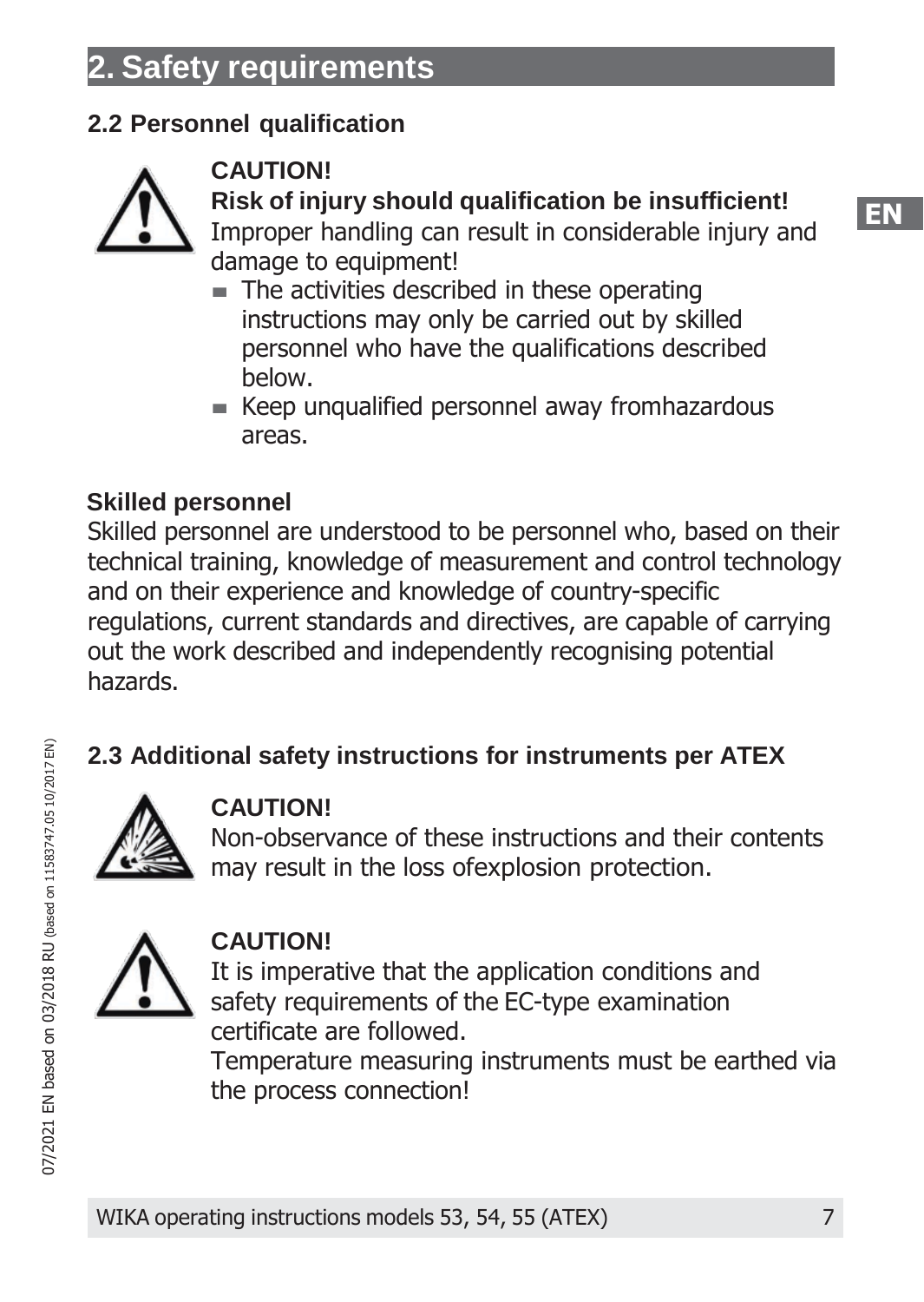Bimetal thermometers contain no internal heat source, and, when correctly installed and operated, cause no increase in temperature!

#### **EN**

## **2.4 Special hazards**



## **CAUTION!**

Observe the information given in the applicable type examination certificate and the relevant country-specific regulations for installation and use in potentially explosive atmospheres (e.g. IEC 60079-14, NEC, CEC). Non-observance can result in serious injury and/or damage to property.

For additional important safety instructions for instruments with ATEX approval, see chapter 2.3 "Additional safety instructions for instruments per ATEX".



## **CAUTION!**

Residual media in the dismounted instruments can result in a risk to persons, equipment and the environment. Takesufficient precautionary measures.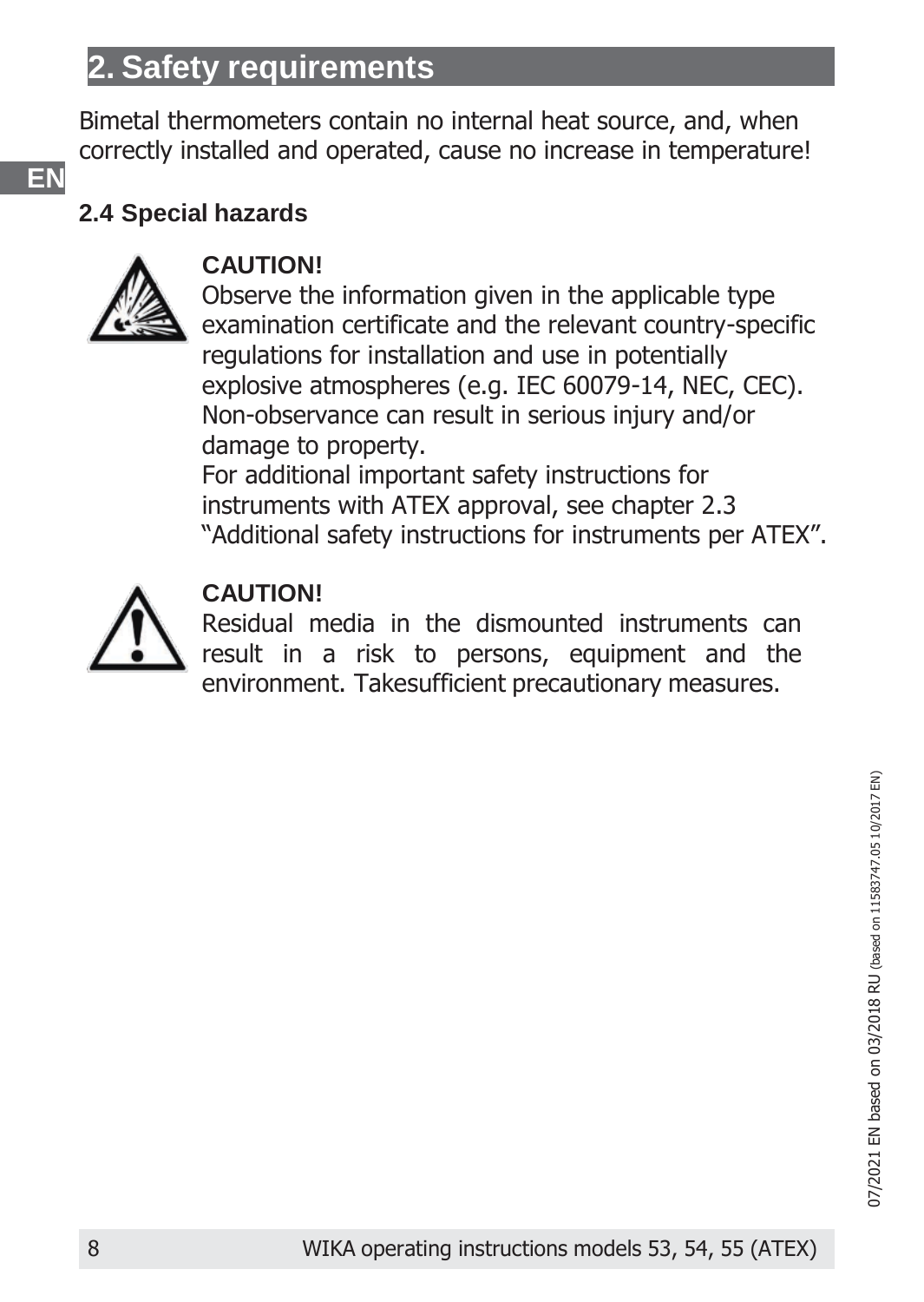## **2.5 Labelling, safety marks**

## **Product label (example)**





**Before mounting and commissioning the instrument, ensure you read the operating instructions!**

Do not fill the instruments with filling liquidsubsequently.

## **List of critical failures**

- 1. The integrity of the case is compromised.
- 2. The temperature measurement function is impaired.

#### **Possible personnel errors**

Installation and connection of the instrument not in accordance with these operating instructions, which may lead to malfunctions.

Method of elimination:

- dismount the instrument
- install and connect the instrument in accordance with these operating instructions.

## **Limit state parameters**

- 1. The case starts to lose its integrity.
- 2. Increased response time.

WIKA operating instructions models 53, 54, 55 (ATEX) 9

**EN**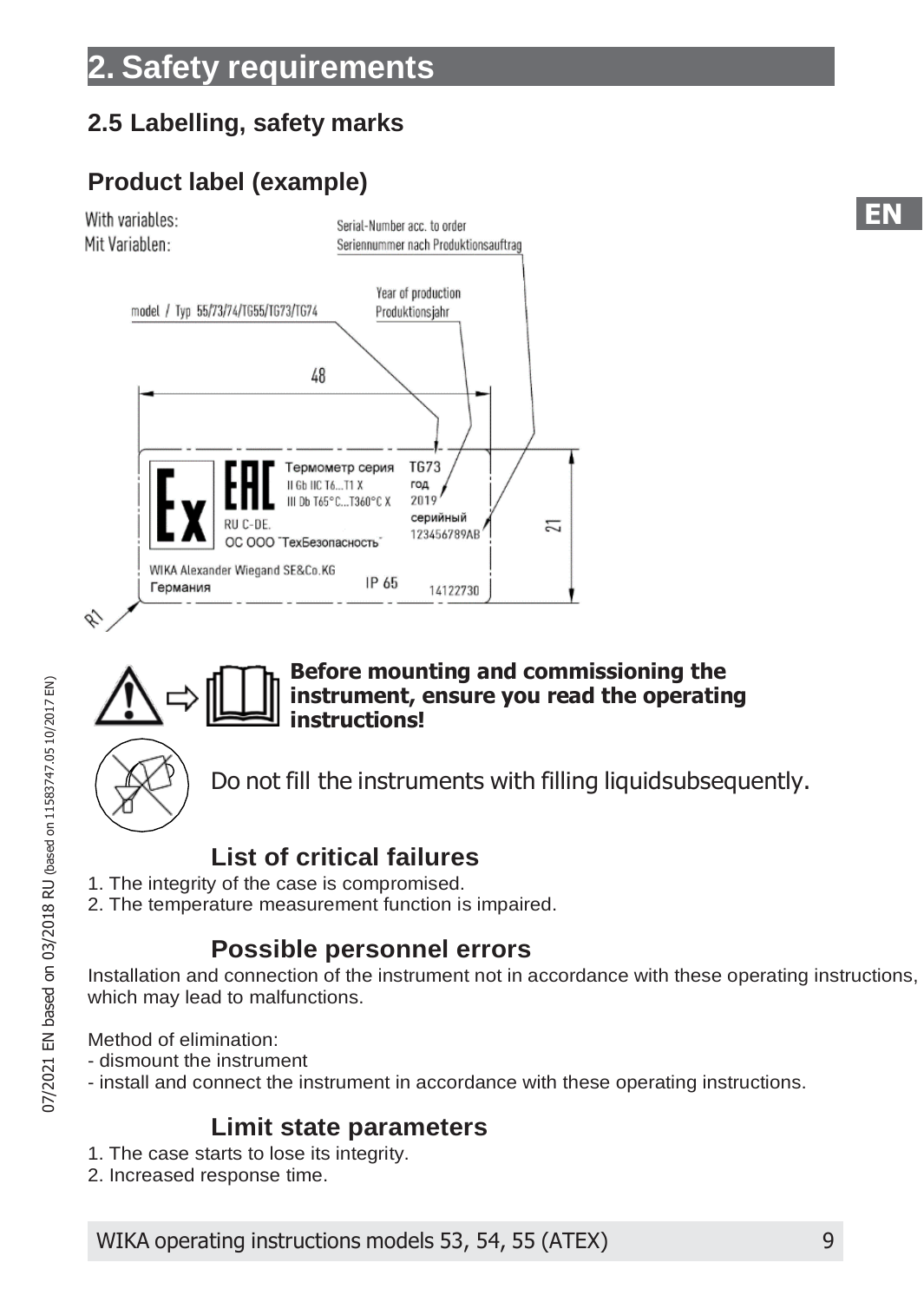# **3. Specifications / 4. Design and ...**

## **3. Specifications**

| <b>Specifications</b>                                                                             | Model 53                                                                             | Model 54         | Model 55     |  |
|---------------------------------------------------------------------------------------------------|--------------------------------------------------------------------------------------|------------------|--------------|--|
| <b>Measuring</b><br>element                                                                       | Bimetal coil                                                                         |                  |              |  |
| <b>Nominal size</b>                                                                               | 3", 5"                                                                               | 63, 80, 100, 160 | 63, 100, 160 |  |
| <b>Instrument version</b><br>Model A5x<br>$\blacksquare$ Model R5x<br>$Model$ S5x                 | Back mount (axial)<br>Lower mount (radial)<br>Back mount, case can rotate and swivel |                  |              |  |
| <b>Permissible ambient</b><br>temperature                                                         | $-20$ $+60$ °C max.                                                                  |                  | $-50+60$ °C  |  |
| <b>Working pressure</b><br>Continuous load(1<br>year)<br>$\blacksquare$ Short term<br>(max. 24 h) | Measuring range (EN 13190)<br>Scale range (EN 13190)                                 |                  |              |  |
| Case, ring                                                                                        | Stainless steel 1.4301 (304)                                                         |                  |              |  |
| Stem, process<br>connection                                                                       | Stainless steel 1.4571 (316Ti)                                                       |                  |              |  |
| Ingress protection                                                                                | IP65 per EN/IEC 60529<br>IP66, liquid-filled                                         |                  |              |  |

For further specifications see WIKA data sheet TM 53.01, TM 54.01 or TM 55.01 and order documentation.

## **4. Design and function**

## **4.1 Descrition**

The bimetal thermometers of this series are intended for installation in pipelines, vessels, plant and machinery.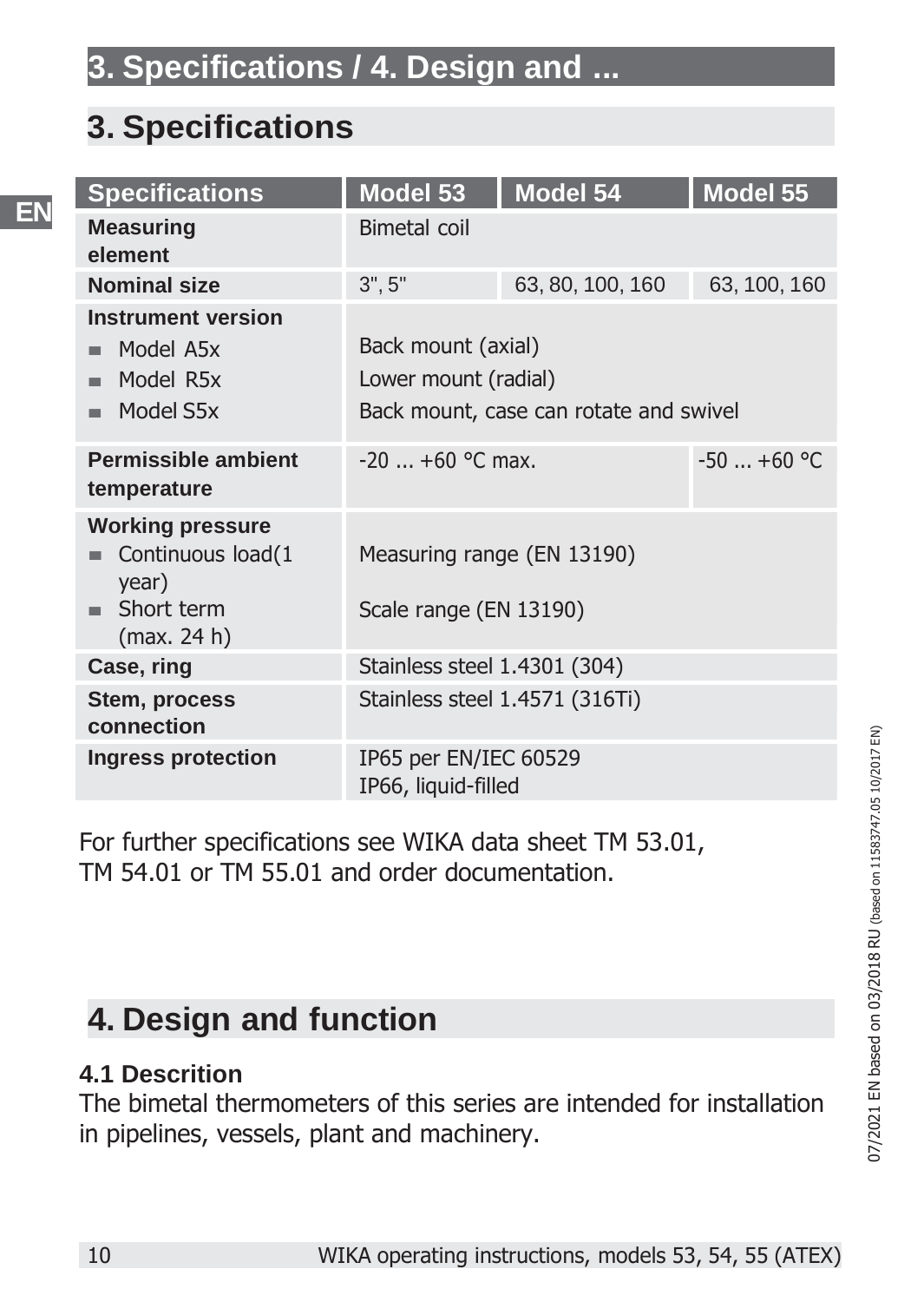## **5. Special conditions for use (X conditions)**

Sheath and case are made of stainless steel. To allow fitting to the process, different installation lengths and process connections are available.

Through the high protection class of the thermometer IP and its liquid damping, operation under vibration conditions is possible.

#### **4.2 Scope of delivery**

Cross-check scope of delivery with delivery note.

## **5. Special conditions for use (X conditions)**

- Thermometers (mechanics) contain no internal heat source, and, when correctly installed and operated, cause no increase in temperature. The temperature class and maximum surface temperature are determined by the instrument design and the ignition temperature of the surrounding explosive gas and/or dust environment (atmosphere) according to the manufacturer's technical documentation;

- Thermometers with model 831 electrical contacts must be connected to intrinsically safe circuits of duly certified products (safety barriers);

- Installation, operation, and maintenance of instruments are carried out in accordance with the manufacturer's instructions according to its technical documentation;

- Heat return flow from the process which exceeds the ignition temperature of the explosive gas and/or dust environment (atmosphere) surrounding the instrument case is not permitted and must be prevented through appropriate thermal insulation.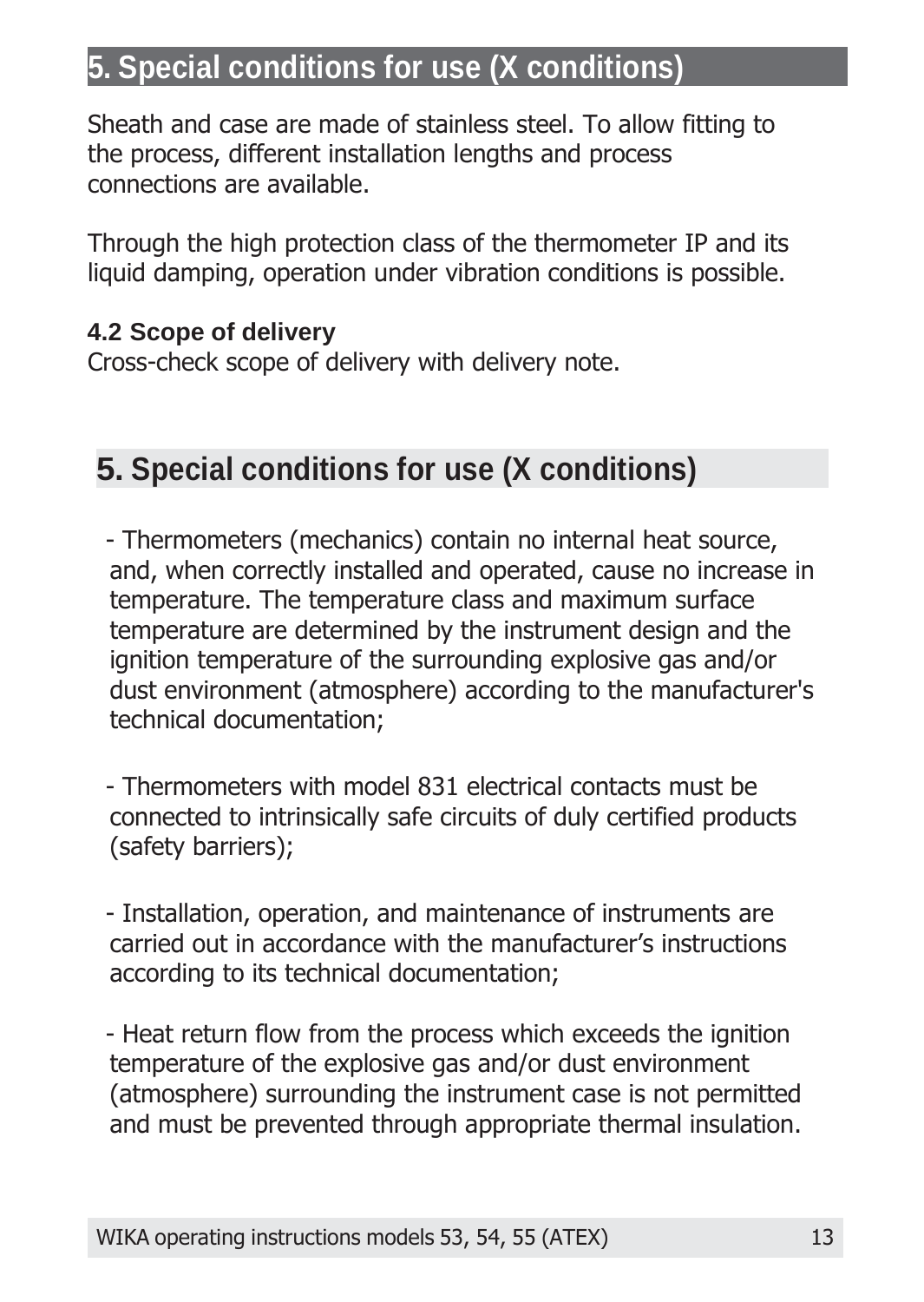# **6. Transport, packaging and storage**

## **6. Transport, packaging and storage**

## **EN 6.1 Transport**

Check instrument for any damage that may have been caused by transport. Obvious damage must be reported immediately.

## **6.2 Packaging**

Do not remove packaging until just before mounting.Keep the packaging as it will provide optimum protection during transport (e.g. change in installation site, sending for repair).

## **6.3 Storage**

**Permissible conditions at the place of storage:**

Storage temperature: -20 ... +60 °C

## **Avoid exposure to the following factors:**

- $\blacksquare$  Direct sunlight or proximity to hot objects
- $=$  Mechanical vibration, mechanical shock (putting it down hard)
- Soot, vapour, dust and corrosive gases

Store the instrument in its original packaging in a location that fulfils the conditions listed above. If the original packaging is not available, pack and store the thermometer as described below:

- 1. Wrap the thermometer in an antistatic plastic film.
- 2. Place the thermometer, along with shock-absorbent material, in the packaging.
- 3.If stored for a prolonged period of time (more than 30 days), place a bag, containing a desiccant, inside the packaging.



## **CAUTION!**

Before storing the instrument (following operation), remove any residual media. This is of particular importance if the medium is hazardous to health, e.g. caustic, toxic, carcinogenic, radioactive, etc.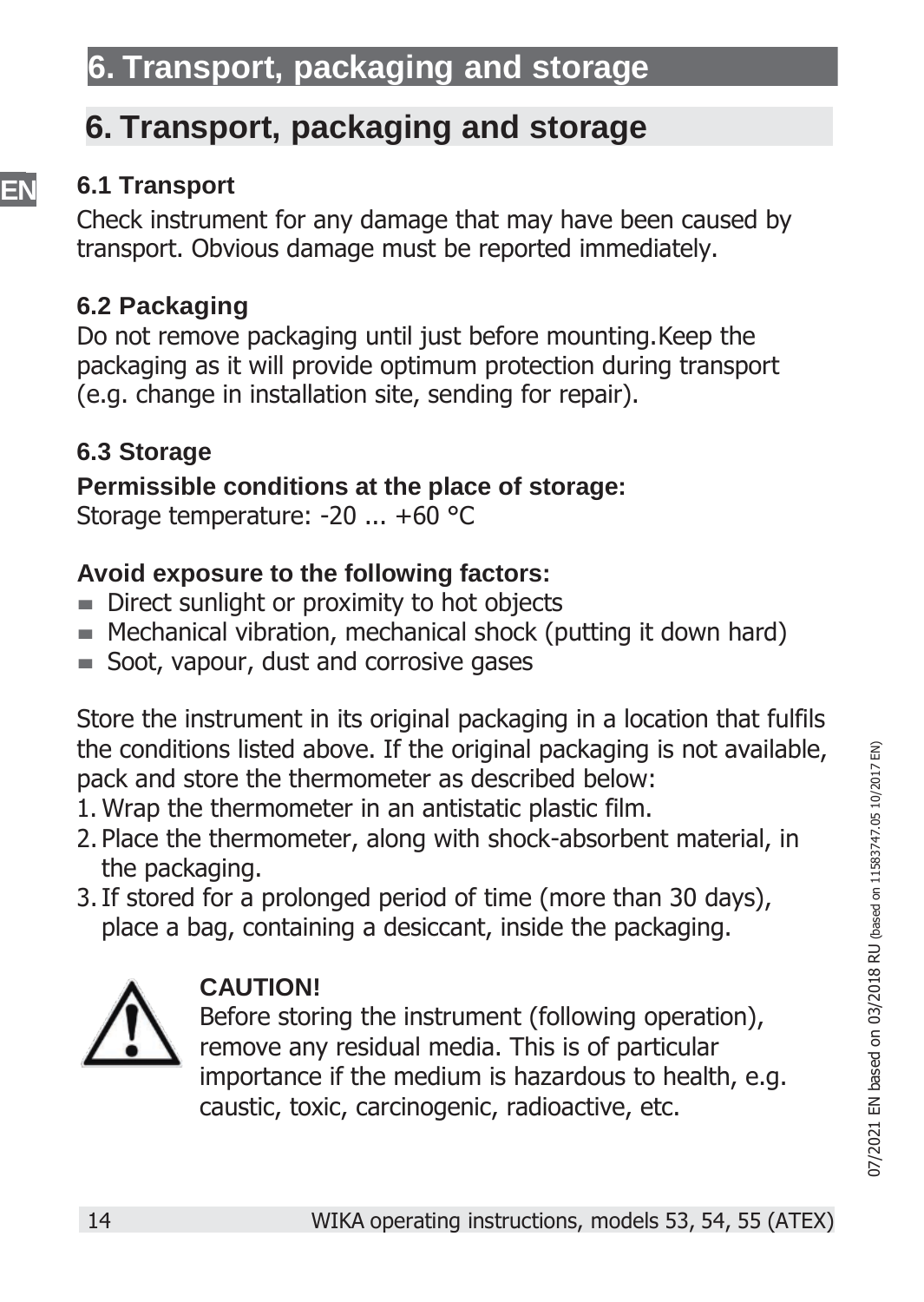

The use of liquid damping is always recommended for temperatures near the dew point  $(\pm 1 \degree C \text{ around } 0 \degree C)$ .

## **7. Commissioning, operation**



The bimetal thermometermust be earthed via the process connection!

When screwing the instruments in, the force required to do this must not be applied through the case! but only through the spanner flats provided for this purpose and using a suitable tool.



When mounting a bimetal dial indicating thermometer that can be rotated and swivelled, the specific instructions must be followed. In order to set the indicator to the desired position, the following steps must be taken:

- 1. The lock nut or union nut must be loosened at the process connection.
- 2. The hexagon bolts and slotted screws at the swivel joint must be loosened.

**EN**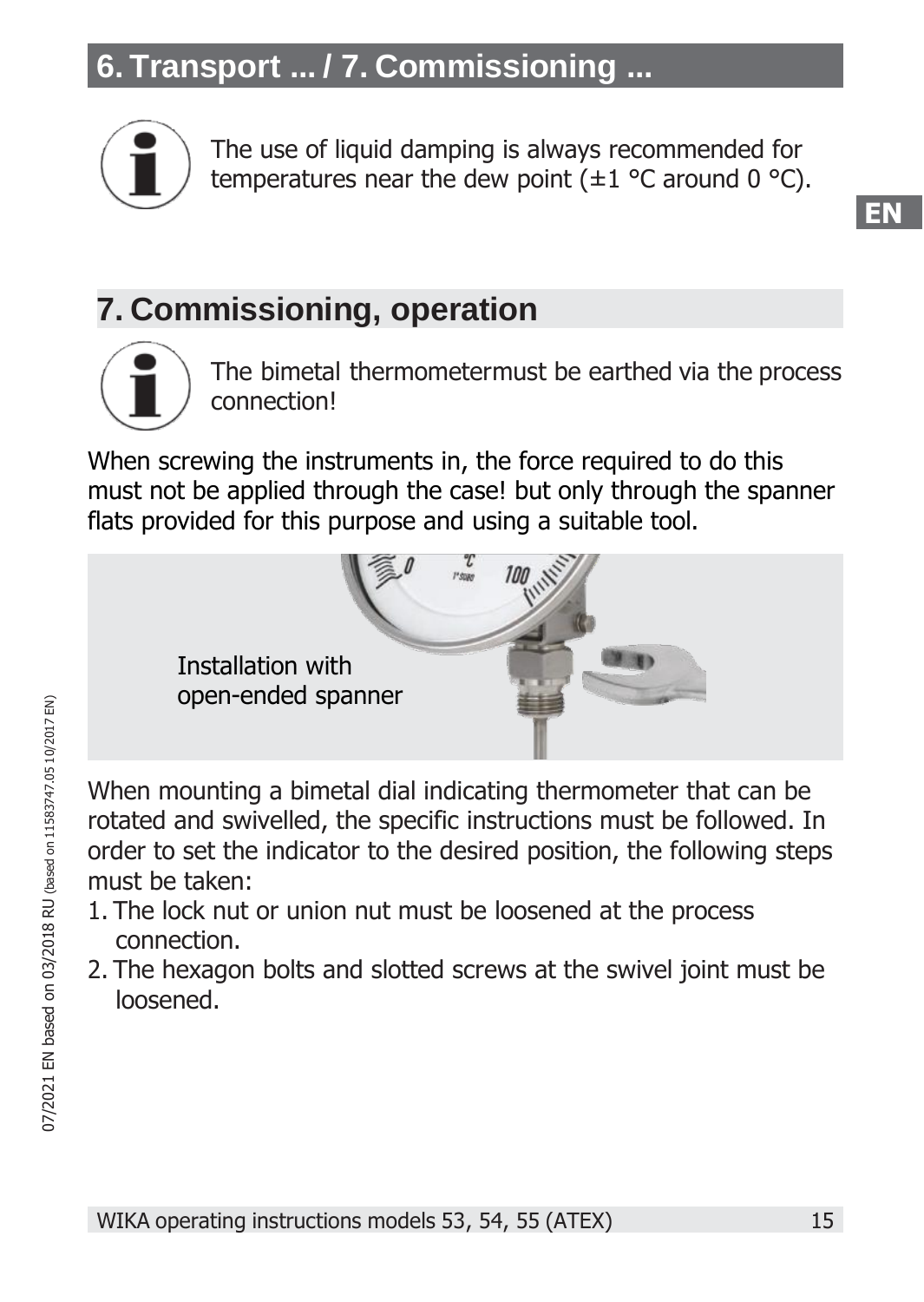## **7. Commissioning, operation**



loosening

Make sure to loosen the screwson the opposite side as well!

3. Position the indicator as required, tighten the hexagon bolts and slotted screws, and finally tighten the lock nut or union nut firmly.

When using thermowells, they must be filled with a thermal contact medium in order to reduce the heat transfer resistance between the outer wall of the sensor and the inner wall of the thermowell. The working temperature of the thermal compound is  $-40 +200$  °C.



**EN**

## **CAUTION!**

Do not fill hot thermowells. There is a risk of the oil spraying out!



## **CAUTION!**

When using a thermowell, make sure that the stem does not touch the bottom of the thermowell since, due to the different expansion coefficients of the materials, the stem may become buckled at the bottom of the thermowell.

(For the formula for the calculation of the insertion length l1, see the respective thermowell's data sheet)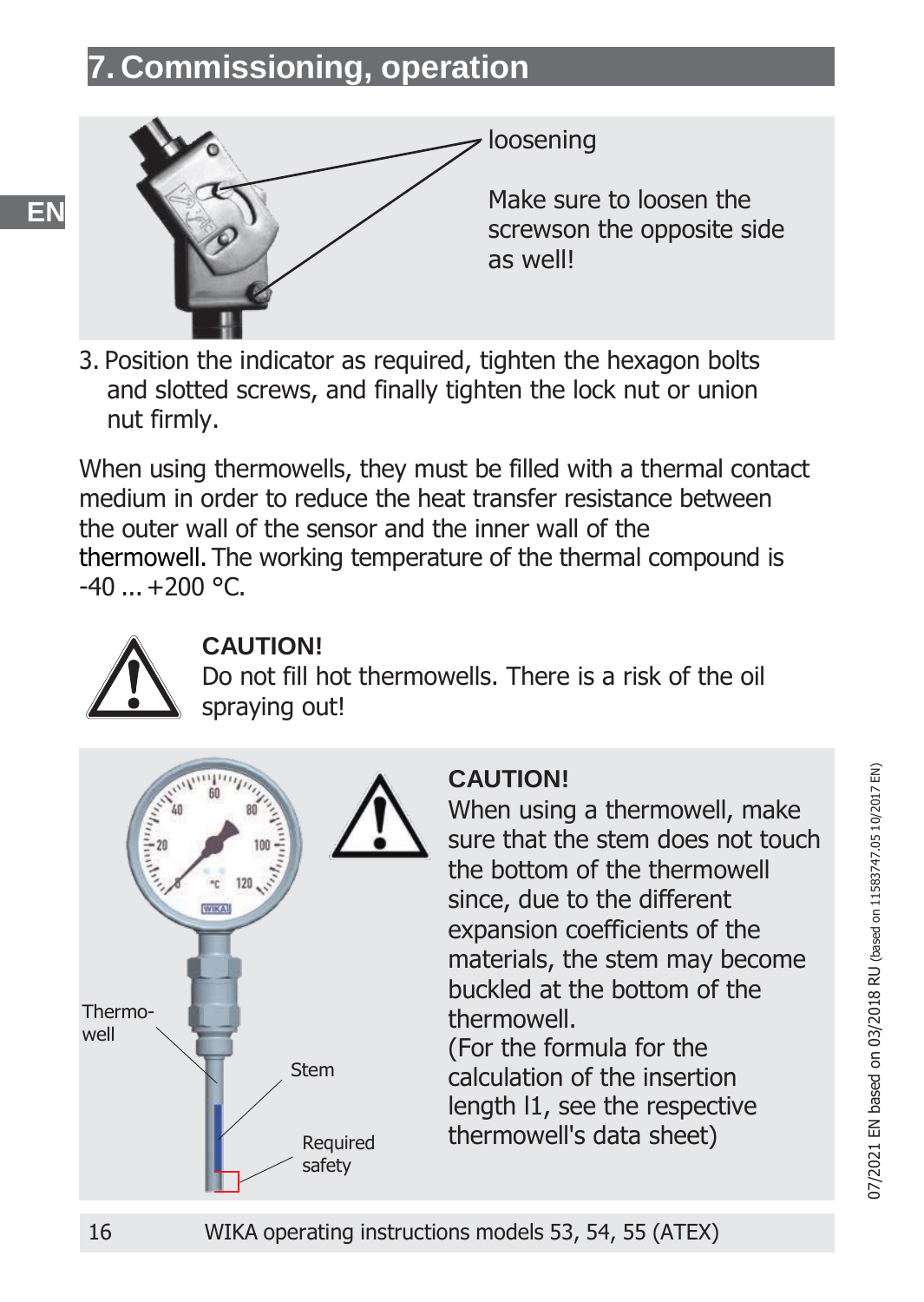# **8. Maintenance and cleaning / 9. Dismounting ...**

## **8. Maintenance and cleaning**

## **8.1 Maintenance**

These bimetal thermometers are maintenance-free!The indicator should be checked once or twice every year. For this the instrument must be disconnected from the process and checked using a temperature calibrator.

Repairs must only be carried out by the manufacturer or authorised organisations.

## **8.2 Cleaning**



- **CAUTION!**
- Clean the thermometer with a moist cloth.
- $=$  Wash or clean the thermometer before returning it, in order to protect personnel and the environment from exposure to residual media.
- Residual media in the dismounted instrument can result in a risk to personnel, the environment and equipment. Take sufficient precautionary measures.



For information on returning the instrument see chapter 9.2 "Returns".

# **9. Dismounting, return and disposal**



## **CAUTION!**

Residual media in the dismounted instrument can result in a risk to persons, the environment and equipment. Take sufficient precautionary measures.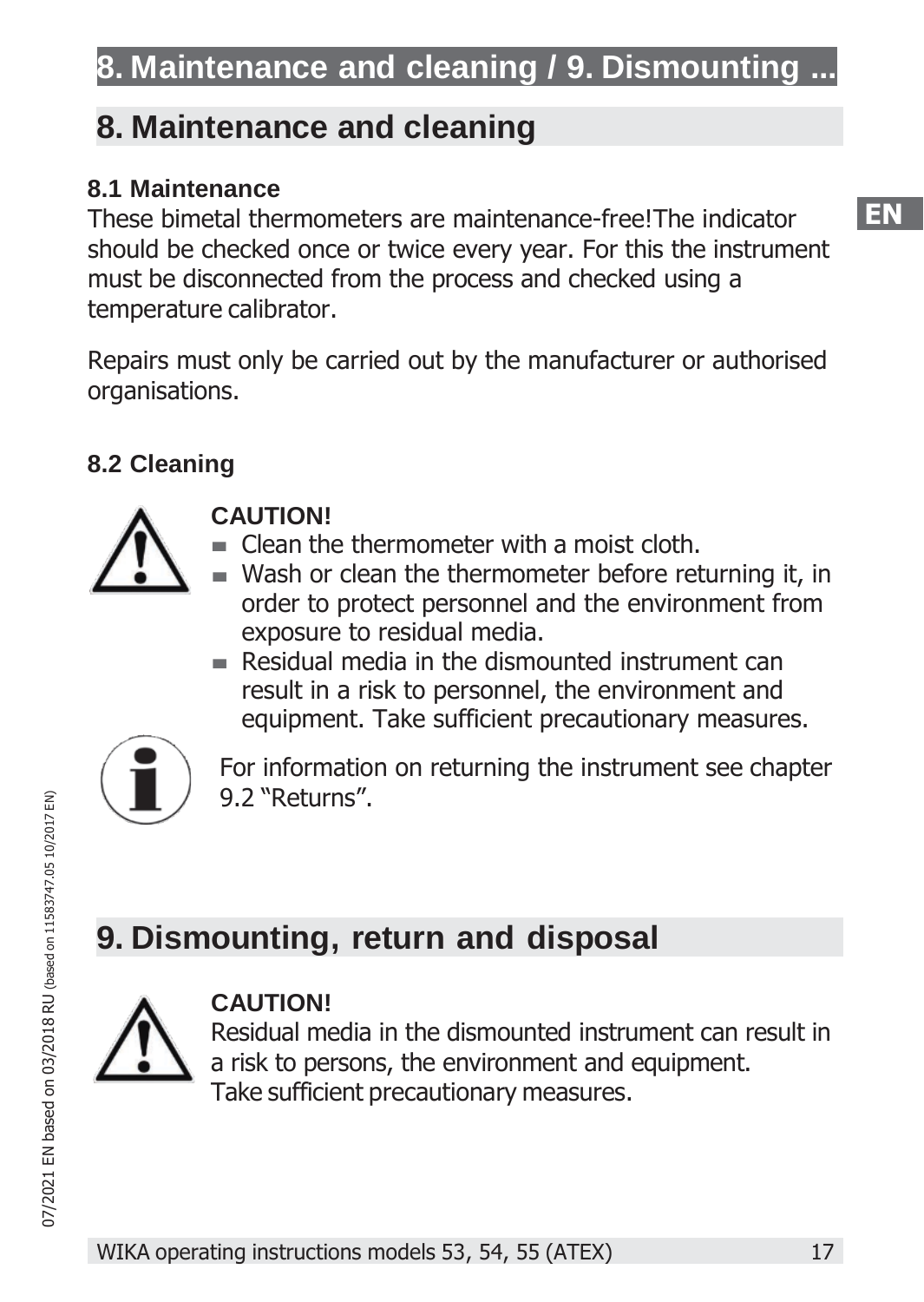## **9. Dismounting, return and disposal**

## **9.1 Dismounting**



## **CAUTION!**

Let the instrument cool down sufficiently before dismounting it! During dismounting there is a risk of dangerously hot pressure media escaping.

**9.2 Return**



## **CAUTION!**

**Absolutely observe when shipping the instrument:** All instruments delivered to WIKA must be free from any kind of hazardous substances (acids, bases, solutions, etc.).

When returning the instrument, use the original packaging or a suitable transport packaging.

## **To avoid damage:**

- 1. Wrap the instrument in an antistatic plastic film.
- 2. Place the instrument, along with shock-absorbent material, in the packaging. Place shock-absorbent material evenlyon all sides of the transport packaging.
- 3.If possible, place a bag, containing a desiccant,inside the packaging.
- 4. Label the shipment astransport of a highly sensitive measuring instrument.



Information on returns can be found under the heading "Service"on our local website.

## **9.3 Disposal**

Incorrect disposal can put the environment at risk. Dispose of instrument components and packaging materials in an environmentally compatible way and in accordance with the country-specific waste disposal regulations.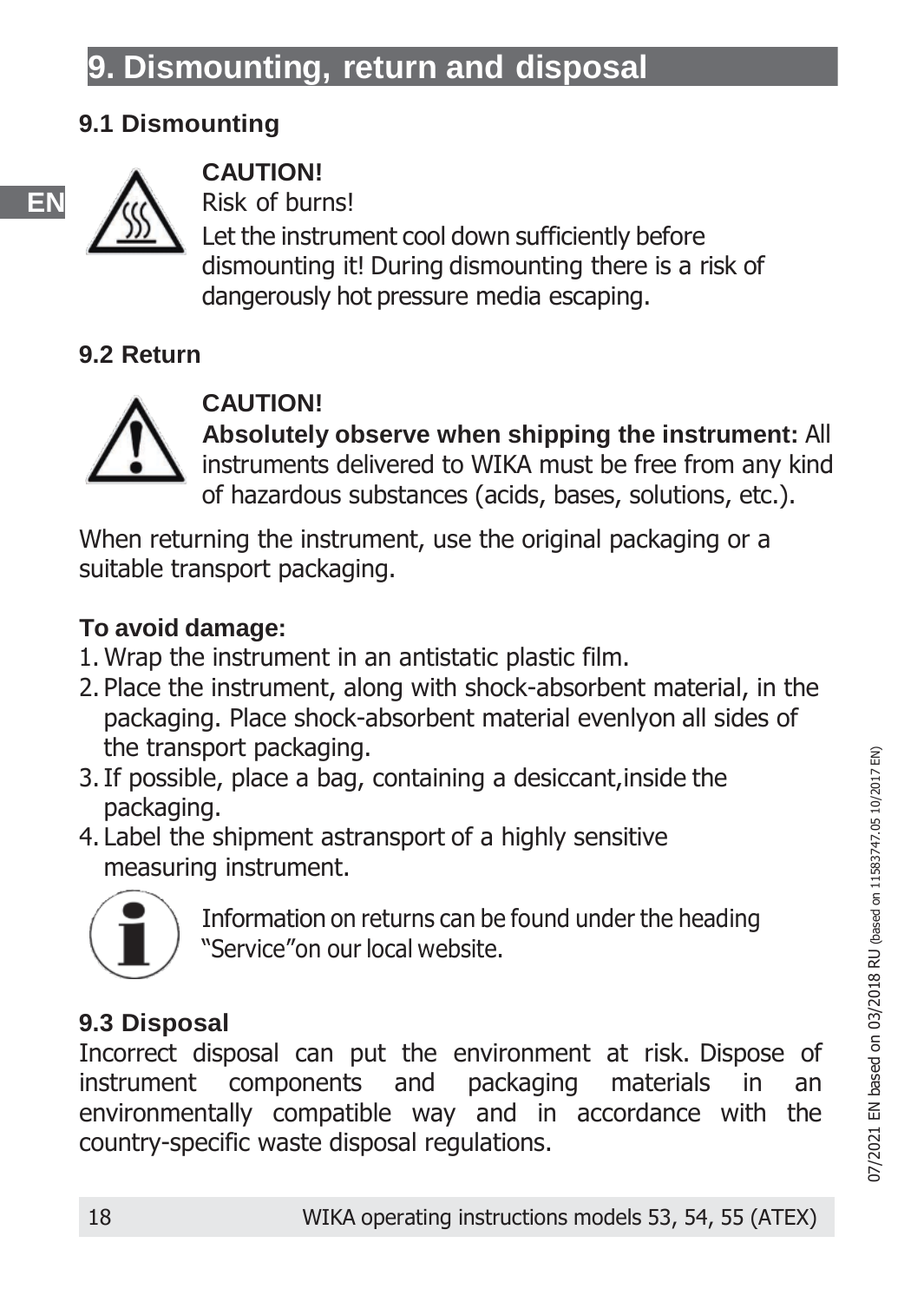**EN**